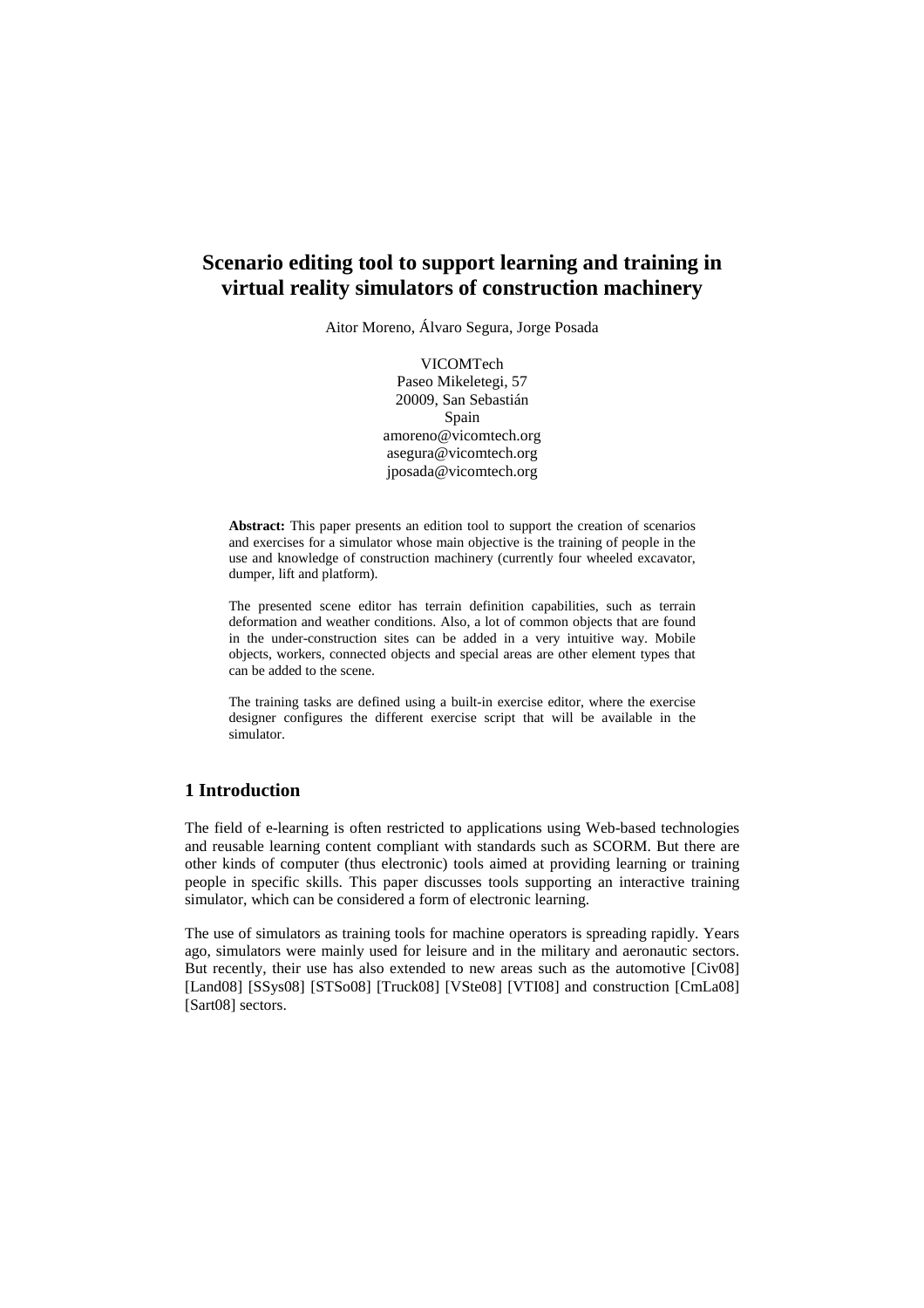When the simulation of machines is intended to train people, the realism of the simulation becomes a relevant aspect. The simulation must resemble the real situation as much as possible. This realism is influenced by the way in which the dynamic behaviour of the machine is modelled and how it reacts to operator commands, the visual quality of the simulated elements and surroundings, and the interaction between the machine and the virtual working environment.

We present in this paper a specific editing tool for the design of simulated exercises and to prepare the virtual environments where they will be performed by the trainee. This work is based on developments carried out in the context of a project called Var-Trainer, which is described in the next section.

# **2 Project Var-Trainer**

The general objective of project Var-Trainer was the design and development of a versatile real-time simulator, based on the utilisation of mixed reality (virtual & augmented reality) in order to train workers in the operation of construction machinery. Special attention is paid to safety aspects with the aim of reducing the accident rate in the construction sector.



Figure 1. A few training sessions with the excavator (top) and with the dumper (bottom).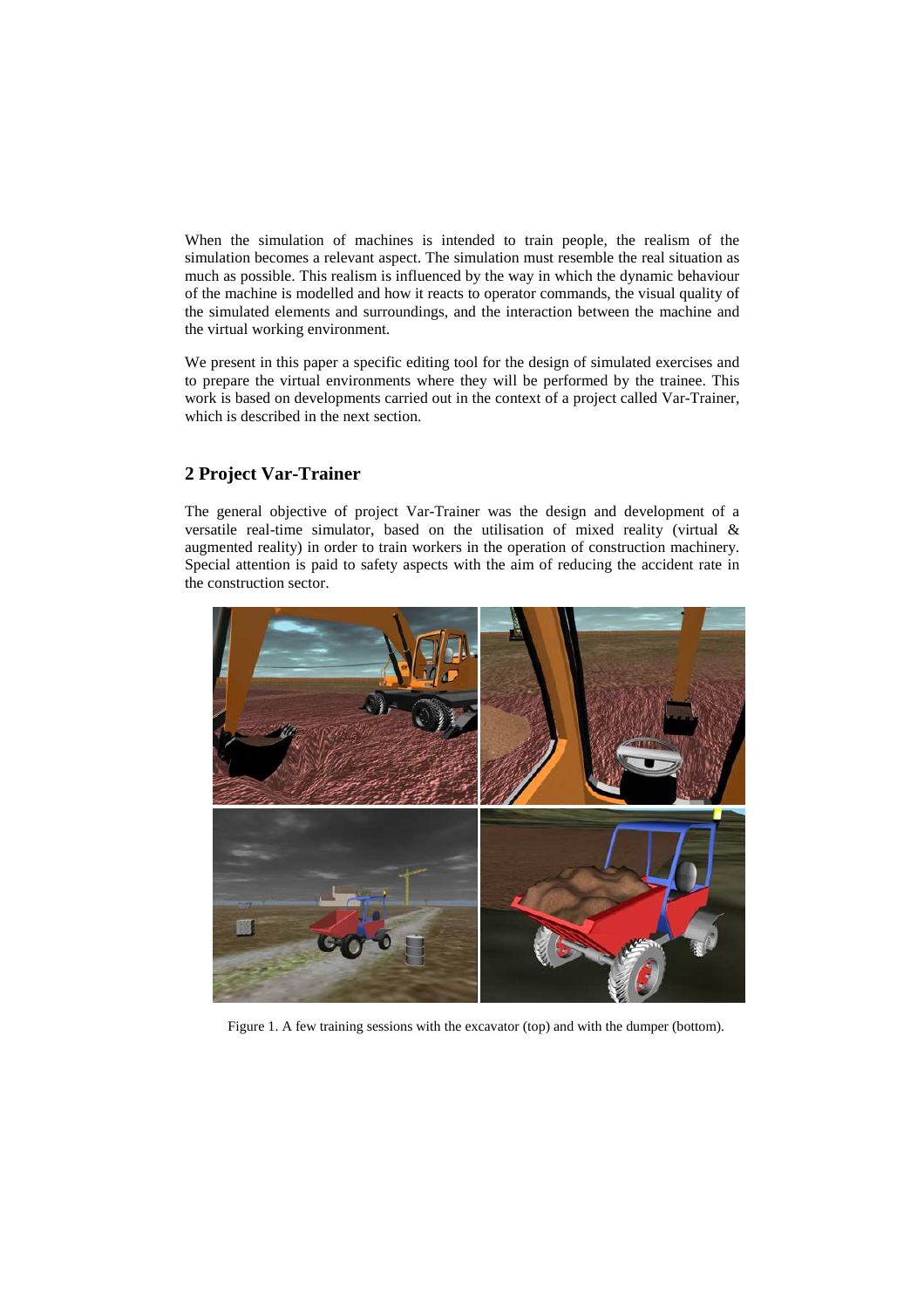#### **2.1 Simulated Machines**

The simulator is able to represent different construction machines, using one of two cabins with interchangeable controls, which demonstrates its versatility. These machines are: a wheeled excavator, a dumper, a work goods lift and a mast climb platform (MCP).

- The excavator and the dumper correspond to moving vehicles, where the trainee is inside a cabin. The excavator can dig in excavation zones (Figure 1, top) and the dumper is able to transport loads (sand or objects) (Figure 1, bottom).
- The lift and the MCP are placed on the facade of a building under construction. The biggest difference between them is that the trainee is located on the MCP (Figure 2, bottom), whereas the lift is controlled from the ground floor (Figure 2, bottom).



Figure 2. Some screenshots of training sessions for the lift (top) and the platform (bottom).

#### **2.1 Var-Trainer hardware setups**

The training system works on two different setups. One is a PC-based platform, using common joysticks or gamepads for control. This is the most suitable for a low cost platform, where the training can be done anywhere, as it does not require very specific or expensive hardware.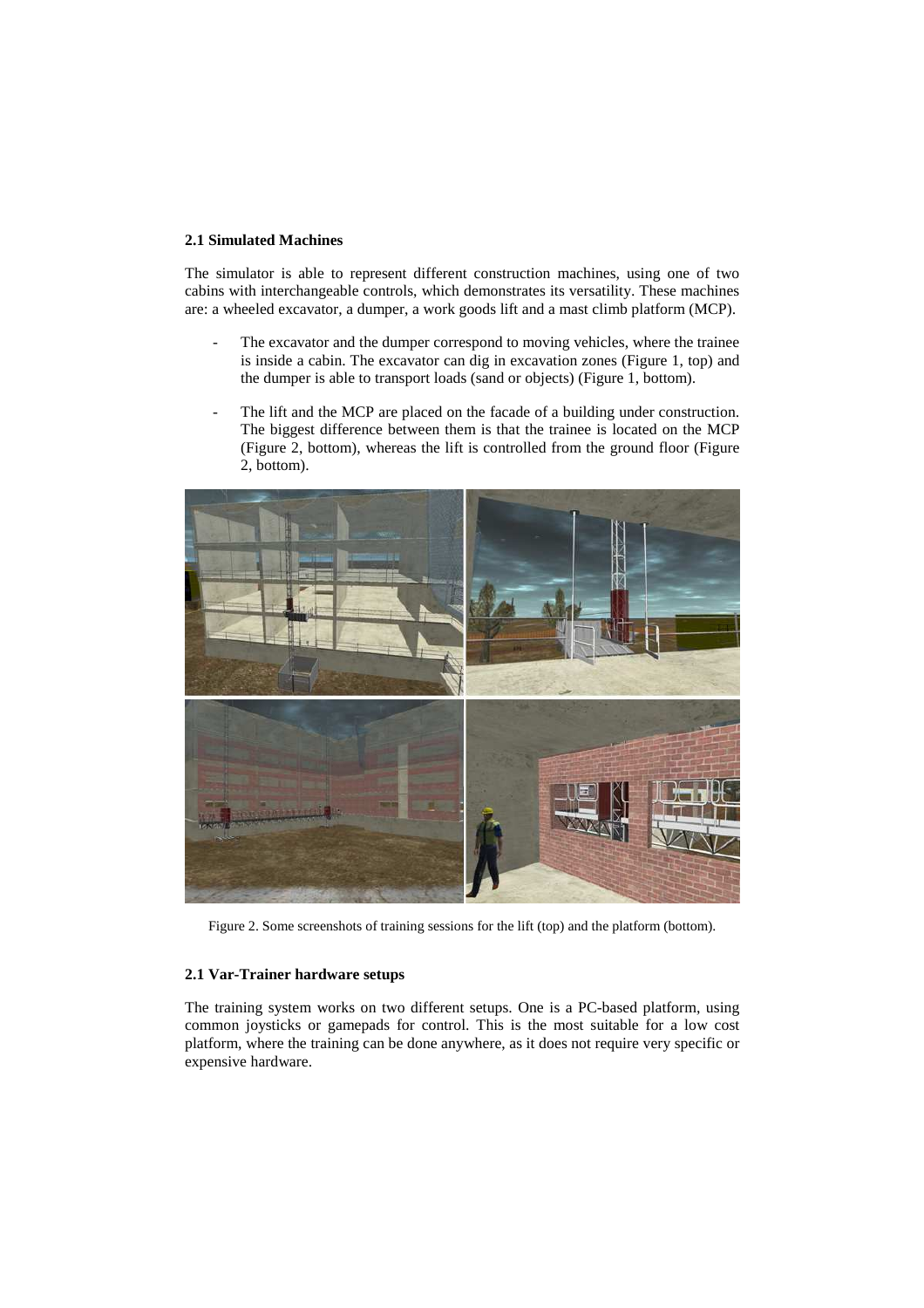A more sophisticated setup uses a motion platform where a real machine cabin is placed. The trainee uses the real machine controls [Seg08], increasing realism in the training session. The platform is properly secured in a fenced area whose door must be closed during the training session to avoid possible accidents. An emergency button will stop all mechanical elements in case of a risky situation. Due to these measures, the installation of this simulator requires an appropriate location with the correct facilities to run the training sessions safely. For details about this setup, we refer the reader to [Seg08].

#### **2.2 Training session characteristics**

In both setups, a virtual world is presented to the trainee, where exercises are supposed to be properly performed with the chosen target machine. The difficulty of the exercises depends on the instructor who would take care of the training and the current knowledge of the trainee.

As part of the versatility of the system, the instructor can design the virtual environments where training exercises take place. Designing exercises involves three parts: visually designing the virtual environment including items that will play a role in the exercise, writing an exercise script and defining evaluation rules that will decide success or failure.

This paper presents the main characteristics and features the Scene Editor tool provides for the creation of the scenario and the exercise editing.



Figure 3. Scene Editor user interface. The 3D graphics are shown in the main area.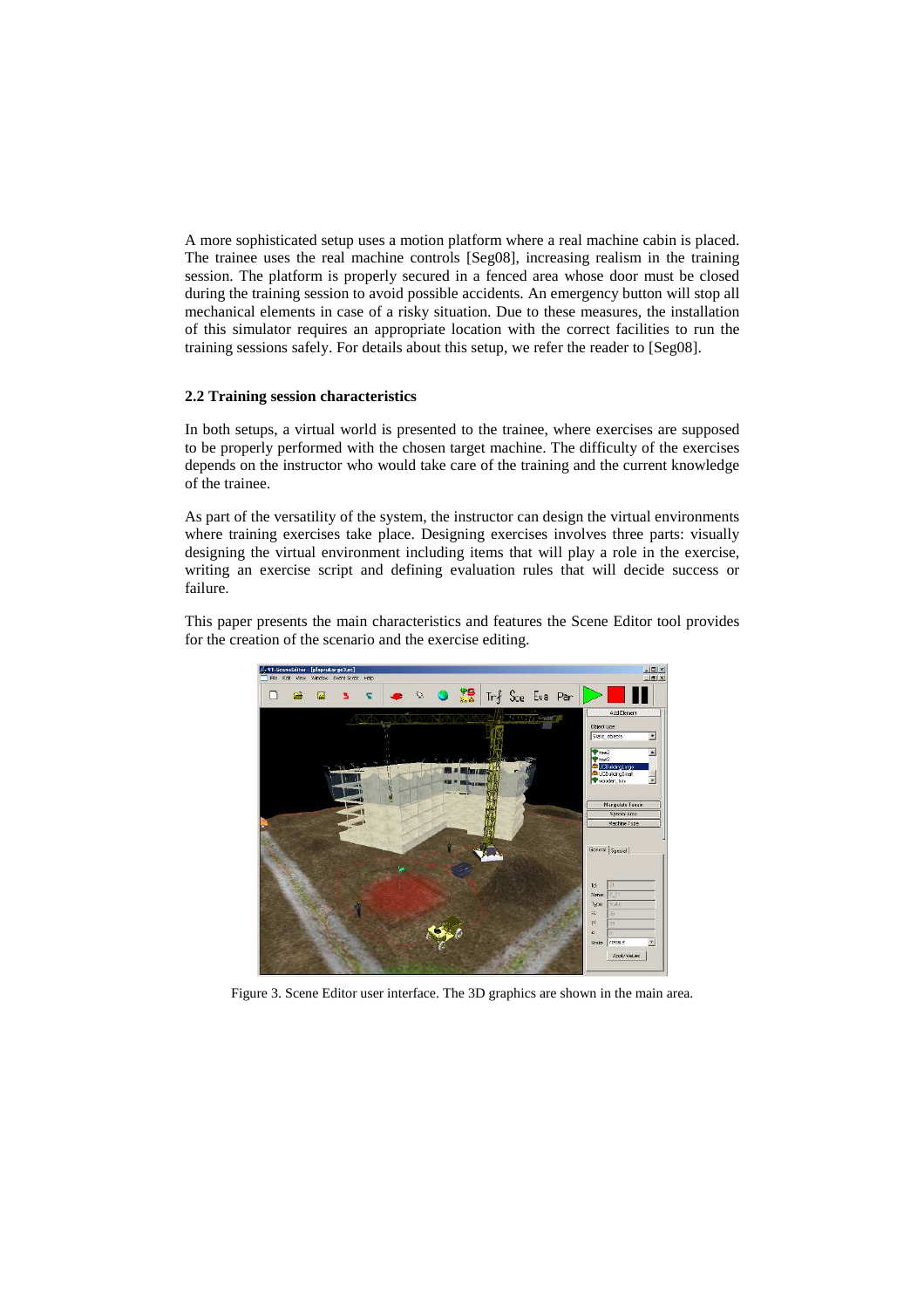## **3 Description of work**

The Scene Editor is a software application independent from the simulator, supporting the creation of the virtual environment that will be loaded into the simulation software. It is not intended to be a generic 3D modelling application, but a system with knowledge of the specific elements relevant to the learning experience.

#### **3.1 The Scene Editor main capabilities**

The Scene Editor is an interactive 3D graphics tool that allows instructors to design the environment for the simulated exercises (Figure 3).

The typical construction site scenario is composed of *(i)* the selected machine (excavator, dumper, lift or platform); *(ii)* the terrain, with some roads and special areas defined on it; *(iii)* the buildings in construction; *(iv)* human workers and *(v)* moving vehicles, such as trucks.

#### **3.2 Terrain shape definition**

The first step in the design of a scene consists of defining the shape of the ground. When creating a new scene the editor presents the user a flat square area that can be interactively deformed by adding bumps, slopes, hills, etc.

The training environmental conditions can be configured. In the simulator, those values will be used to modify the virtual sky rendering and the lighting conditions, in order to provide a more realistic impression to the trainee. The most important parameters are:

- Starting hour of the exercise. It defines the elevation of the sun and modifies the direction, intensity and colour of sun light. Special visual effects are shown to the trainee when the time is configured to be near dawn or dusk.
- Weather conditions. The weather during the exercise can be sunny; partly or fully covered; with or without several rain densities (see Figure 4). This affects graphics as well as features like friction, making the ground slippery in case of rain.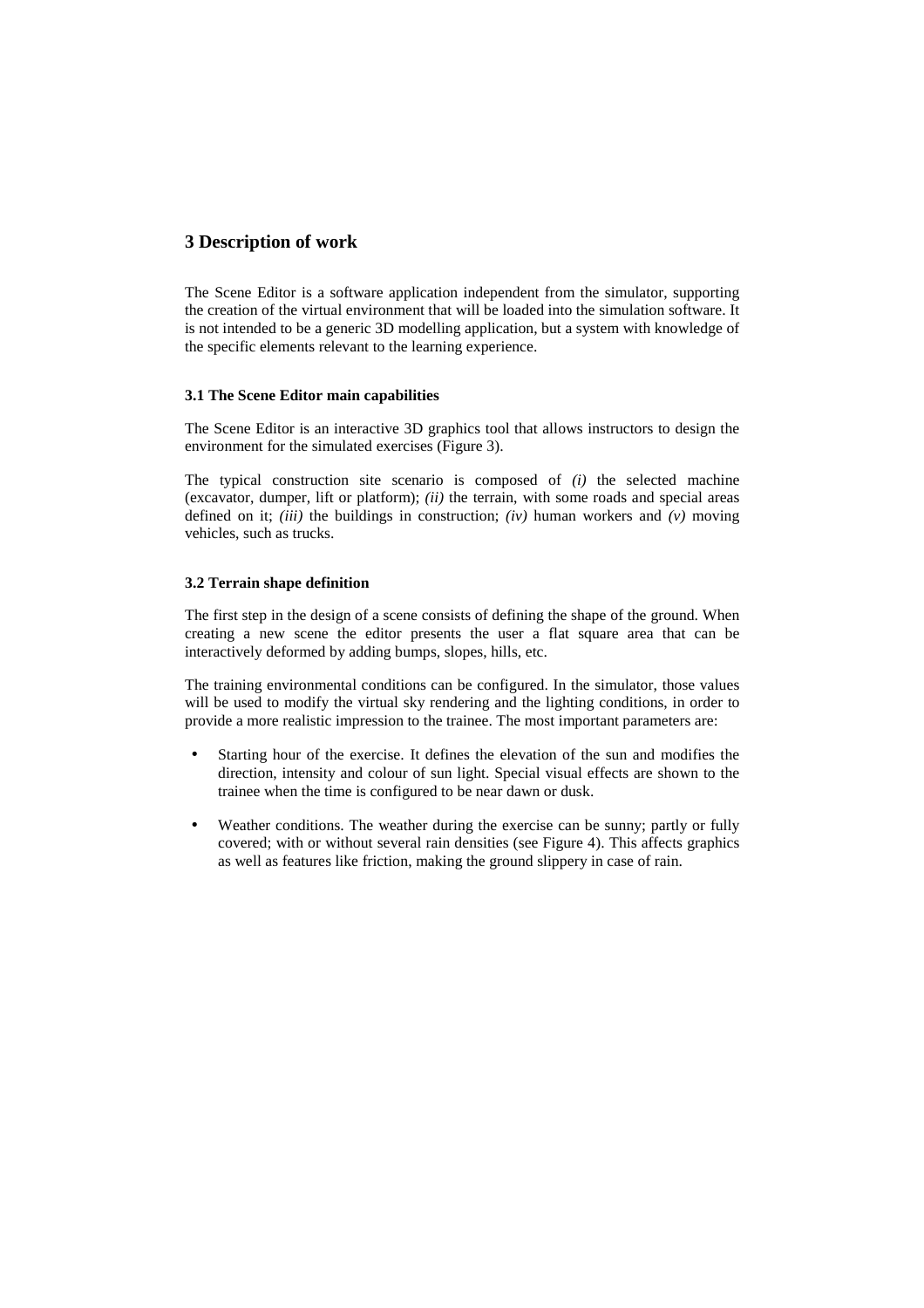

Figure 4. Different weather conditions: From top to bottom and left to right: Rainy, clear day in the morning, by night and at dusk.

#### **3.3 Adding objects**

The designer can interactively add objects, buildings, vehicles and workers to the scene. Mobile elements such as vehicles and people are assigned a path they will follow during the simulation.

The user can also define special areas in the environment with specific meanings. Examples of such areas are start or parking zones, waypoints and excavation areas. Only specially designated areas can be excavated by the simulated wheeled excavator.

The objects are categorized as follows.

- Basic Objects. They represent static 3D objects, e. g., houses, trees … (see Figure 5, right). They are externally loaded 3D models.
- Loads. They are basic objects, but with an added feature. They can be loaded and unloaded in the bucket of the dumper machine, in the lift and in the platform.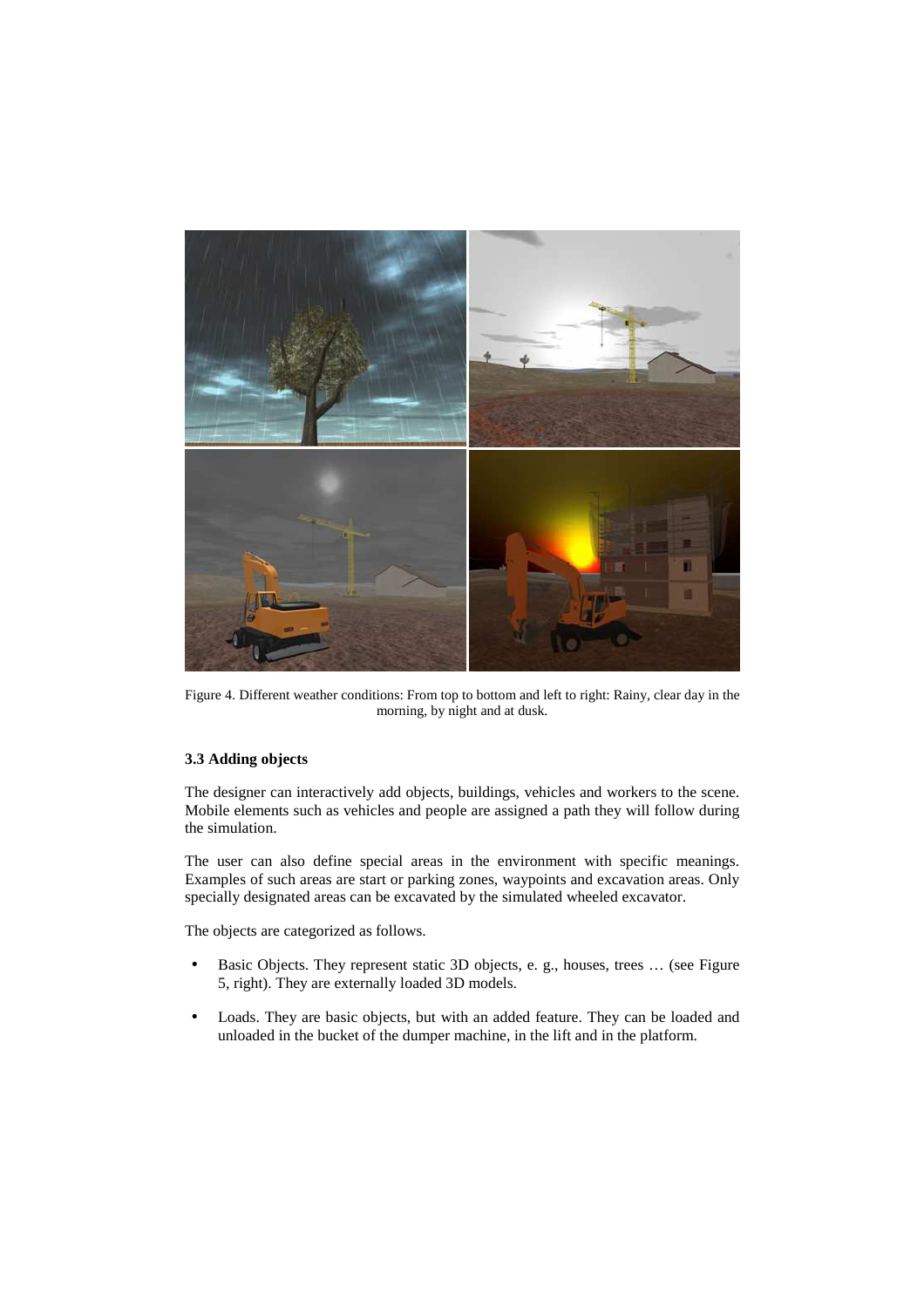• Mobile Objects. They represent animated 3D model walking following a given path (see Figure 5, left). The speed can be given at design time or modified in runtime through the Exercise Editor scripting.



Figure 5. A screenshot of a scene being edited: Worker, objects and loads are placed on the terrain.

- Workers. They are represented by virtual characters. Workers are used to give a more realistic impression to the trainee (see Figure 5, right) and to present the trainee especially risky situations. Also, the avatars can be added to the different floors of an under-construction building.
- Connected objects. They combine a basic object and a path to obtain more complex objects such as roads, underground pipes and electric power lines.
- Special areas. They define special zones, like the Start and End locations. The Digging zone is a special area with special treatment during the simulation: the affected terrain zone can be excavated by the excavator.
- Under Construction Building. It represents a special building (see Figure 6), with a specific floor editor. It is used to create the scenes for the lift and platform simulations.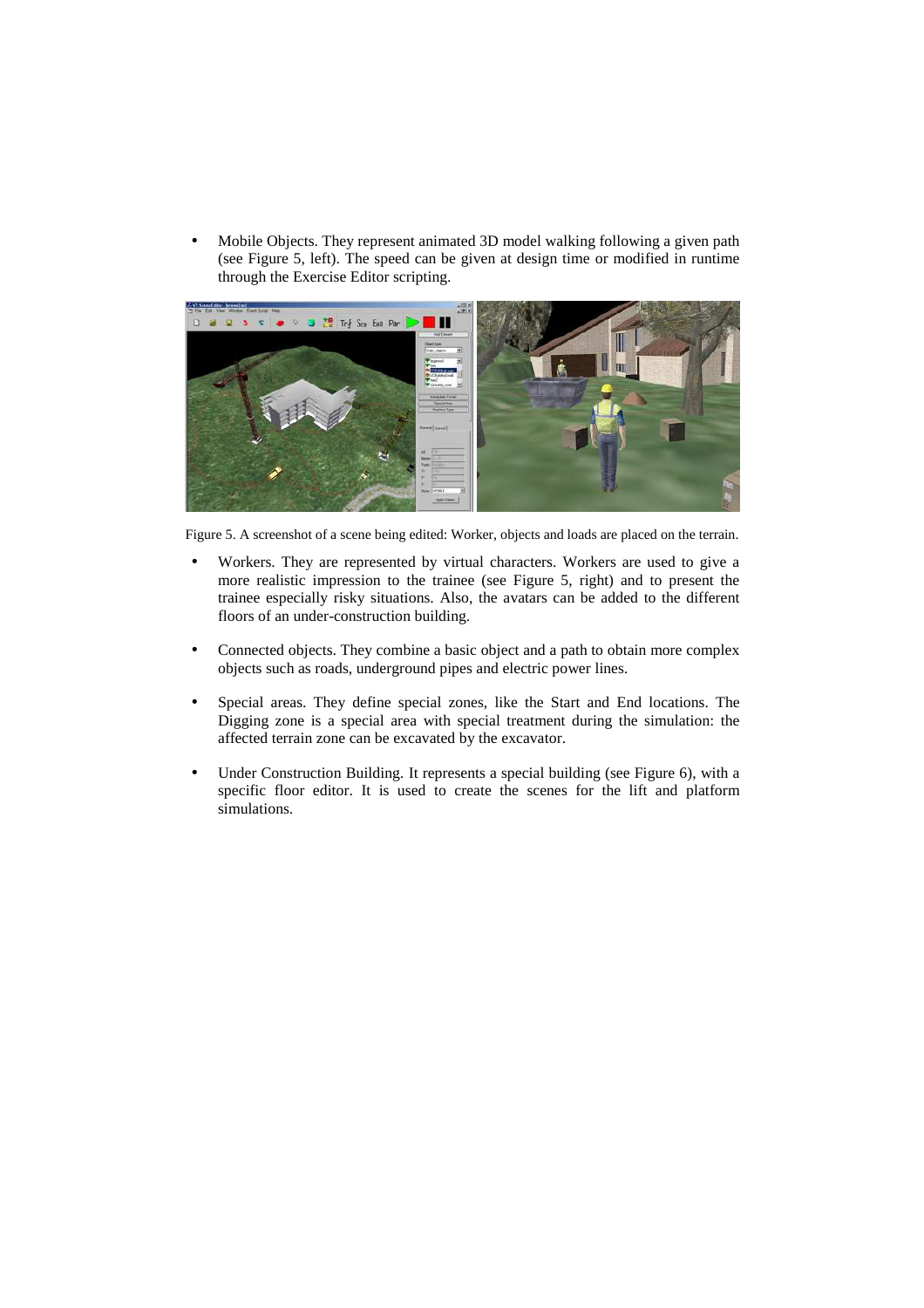

Figure 6. Building editing: Left: Creation of a new one (configurable number of floors). Right: Adding mobile objects (a worker in this case) to a given floor.

#### **3.4 Exercise Editor**

The instructor uses a separate module, the Exercise Editor, to define the behaviour of the elements in the scene and their reactions to the driver's actions. Using a scripting system, the instructor is able to configure specific tasks and events for the trainee.

For example, a common exercise for a dumper trainee is to move a certain amount of loads from one location to another. In this case, the trainee will need to know how much load the dumper can carry, in order to be within safety limits. Then, the trainee will drive the dumper following a safe path (without heavy slopes), taking into account the existing traffic (other trucks) and the walking workers. Finally, the load should be dropped at destination point. This procedure will be repeated by the trainee till the required amount is moved. During the simulation, the system will check for any error or warning condition, such as speeding, collisions, or exercise time limit that will result in bonus or penalty points in the final exercise evaluation.

The Exercise Editor has access to all the elements (properties and methods) defined in the Scene Editor. Using this information, a supervisor can define specific behaviour per object, for example, that a given mobile object must start moving when the trainee is close to it.

#### **3.5 Exercise Editor in runtime**

The simulator renders a virtual representation of the scene previously defined to the trainee. As the exercise goes by, the exercise editor monitors the state and the actions of the trainee in order to trigger the responses and events that the instructor configured at the design phase.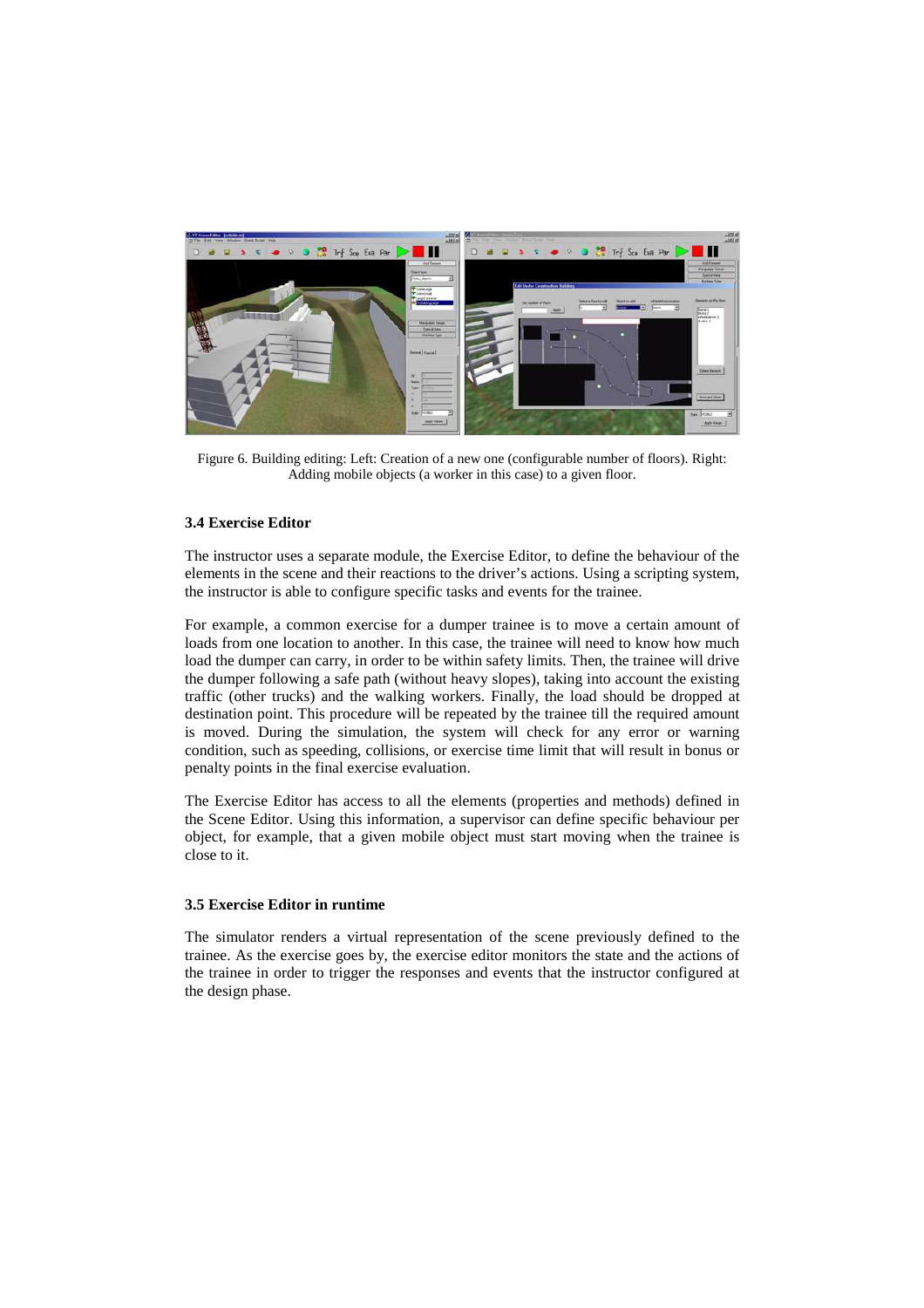The Scene Editor can be used during the simulation process to retrieve the real-time state of the training exercise that is being run in the simulator. As the trainee is doing the task and goals, the Exercise Editor changes accordingly, highlighting the current task and subtask and the goal.

### **4 Conclusions**

The Scene Editor was tested by some training instructors and they found a very intuitive and easy to use tool. The e-learning process can be enhanced using the editor, allowing them to design better and more precise exercises for the trainees. Both, simulator and editor are currently being evaluated by real users of construction machinery.

As future work, the Scene Editor tool can be extended with new capabilities that the simulator would require.

From the graphical point of view, it would be necessary in the future to add a preview or testing functionality, where a limited simulation would be launched within the scene editor. The supervisor would be able to detect the major problems with the current state of the edited scene, and therefore, the edition time would be lessened. At the current state of the project, the configured scenarios must be loaded and tested with the simulation tool, (normally, the PC-based setup).

#### **References**

- [AB00] Abel, K.; Bibel, U: Formatierungsrichtlinien für Tagungsbände. Format-Verlag, Bonn, 2000.
- [ABC01] Abraham, N.; Bibel, U.; Corleone, P.: Formatting Contributions for LNI. In (Glück, H.I. Hrsg.): Proc. 7th Int. Conf. on Formatting of Workshop-Proceedings, New York 1999. Noah & Sons, San Francisco, 2001; S. 46-53.
- [Az99] Azubi, L. et.al.: Die Fußnote in LNI-Bänden. In (Glück, H.I.; Gans, G., Hrsg.): Formattierung leicht gemacht – eine Einführung. Format-Verlag, Bonn, 1999; S. 135- 162
- [Ez99] Ezgarani, O.: The Magic Format Your Way to Pretty Books, Noah & Sons, 2000.
- [Civ08] Civilian Driving Simulator. last visited April 2008. www.e-comsystems.cz/civilian.htm.
- [CL08] CMLABS Simulating Physics. last visited April 2008. www.cm-labs.com.
- [La08] LANDER Simulation. last visited April 2008. www.landersimulation.com.
- [Sart08] SARTURIS, Technische Universität Dresden. last visited April 2008. www.sarturis.de.
- [Seg08] Segura, Álvaro; Moreno, Aitor; Brunetti, Gino; Henn, Thomas, "Interaction and Ergonomics Issues in the Development of a Mixed Reality Construction Machinery Simulator for Safety Training", HCI International 2007. Berlin, Heidelberg, New York : Springer Verlag, 2007, LNCS 4566, pp. 290-299.